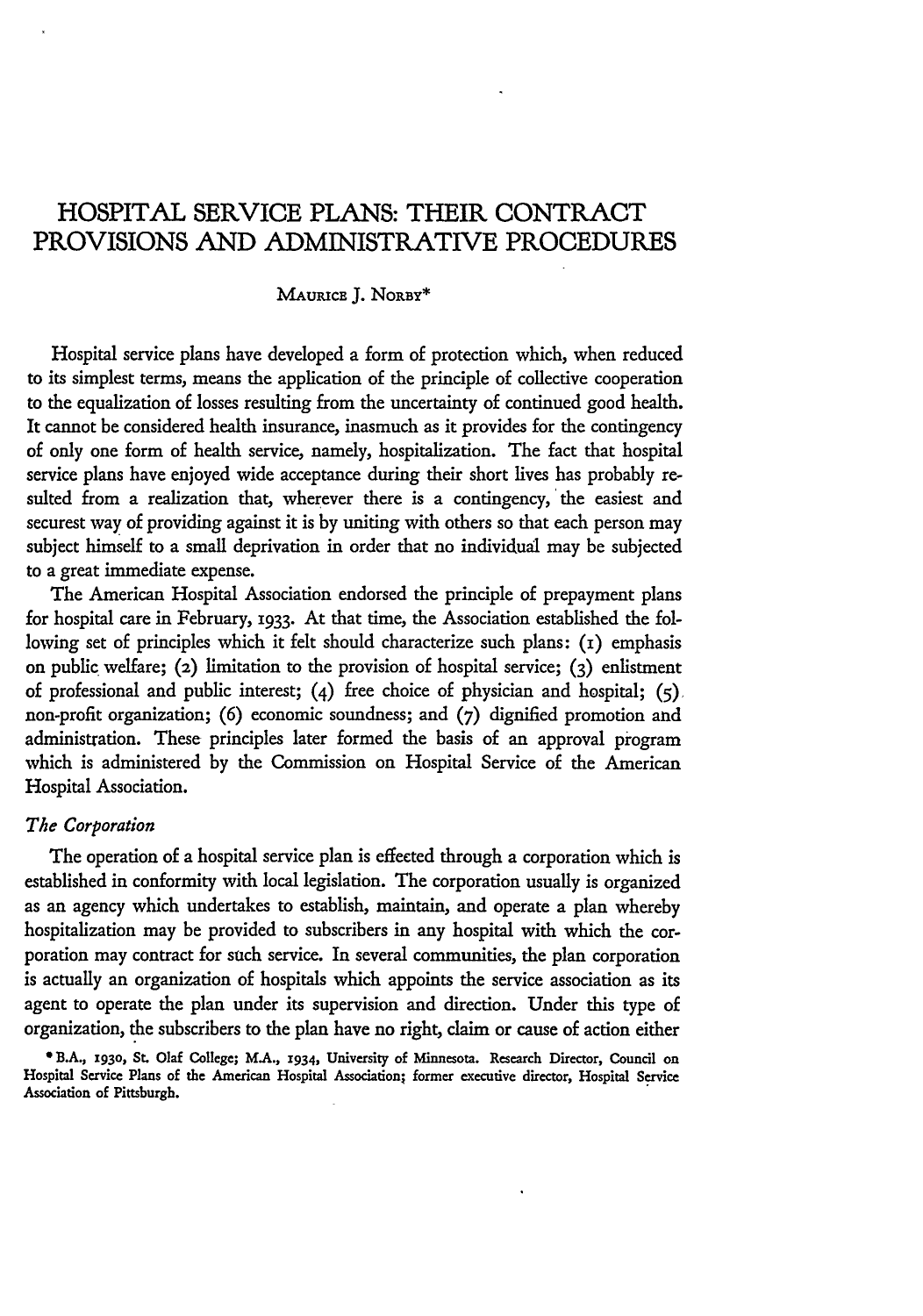### 546 **LAW AND CONTEMPORARY PROBLEMS**

at law or in equity against the service association, but must make complaints directly against member hospitals. In actual operations, the net result of either type of organization is the same. In the first instance, the subscribing public contracts with the hospital service corporation, which is an agency not producing or having control of hospital service but which contracts with hospitals to provide the specified benefits. In the second instance, the public actually contracts with the source of the hospital service which will be provided to them in accordance with contractual agreements.

Eligibility for membership in hospital service plan corporations does not take a definite pattern. In several communities any person interested in the promotion of proper health service is eligible for membership in the corporation. Such individuals may be elected to office without regard to their actual association with hospitals or other health agencies. Other corporations specify that membership in the corporation must be equally divided between the interests of hospitals, the medical profession, and the public. Several hospital service plan corporations limit membership to representatives of hospitals only. In these corporations membership is usually divided between hospital administrators and hospital trustees.

The responsibilities of participating hospitals make it desirable that their interests be protected; therefore, a majority of the membership of the board of directors is usually representative of such hospitals. It has been found desirable so to constitute the governing bodies that the representatives of hospitals or medical profession or public may not pursue selfish interests to the detriment of the plan.

The by-laws of the corporation usually provide for a board of directors to administer the activities of the corporation. This board may be elected from the membership of the corporation, or may be designated as the total membership of the corporation. If specific representation of hospitals, medical societies, and public is required in the membership in the corporation, this same proportion of representation is usually designated for membership on the board of directors.

### *Hospital Service Plan Administration*

The management of a hospital service plan is similar to that of proprietary businéss. An executive officer, who is responsible to the board of directors, is usually in direct administrative control of the organization. Theoretically he is in charge of all departments of the organization. In practice, however, as the plan grows in size, he usually centers his attention on the coordination of the various phases of the enterprise and appoints subordinate officers to direct activities in specialized departments. Unlike commercial insurance and private business, this executive officer is usually not a member of the board of directors. Although he is responsible for the success of the venture, his opinions, in a majority of the plans, are not democratically represented on the governing board.

The administrative organization of a hospital service plan usually includes the following departments: (i) the field service and acquisition department, the first duty of which is to secure new business for the corporation; (z) the contract or underwriting department, which examines statements of the applicant, issues sub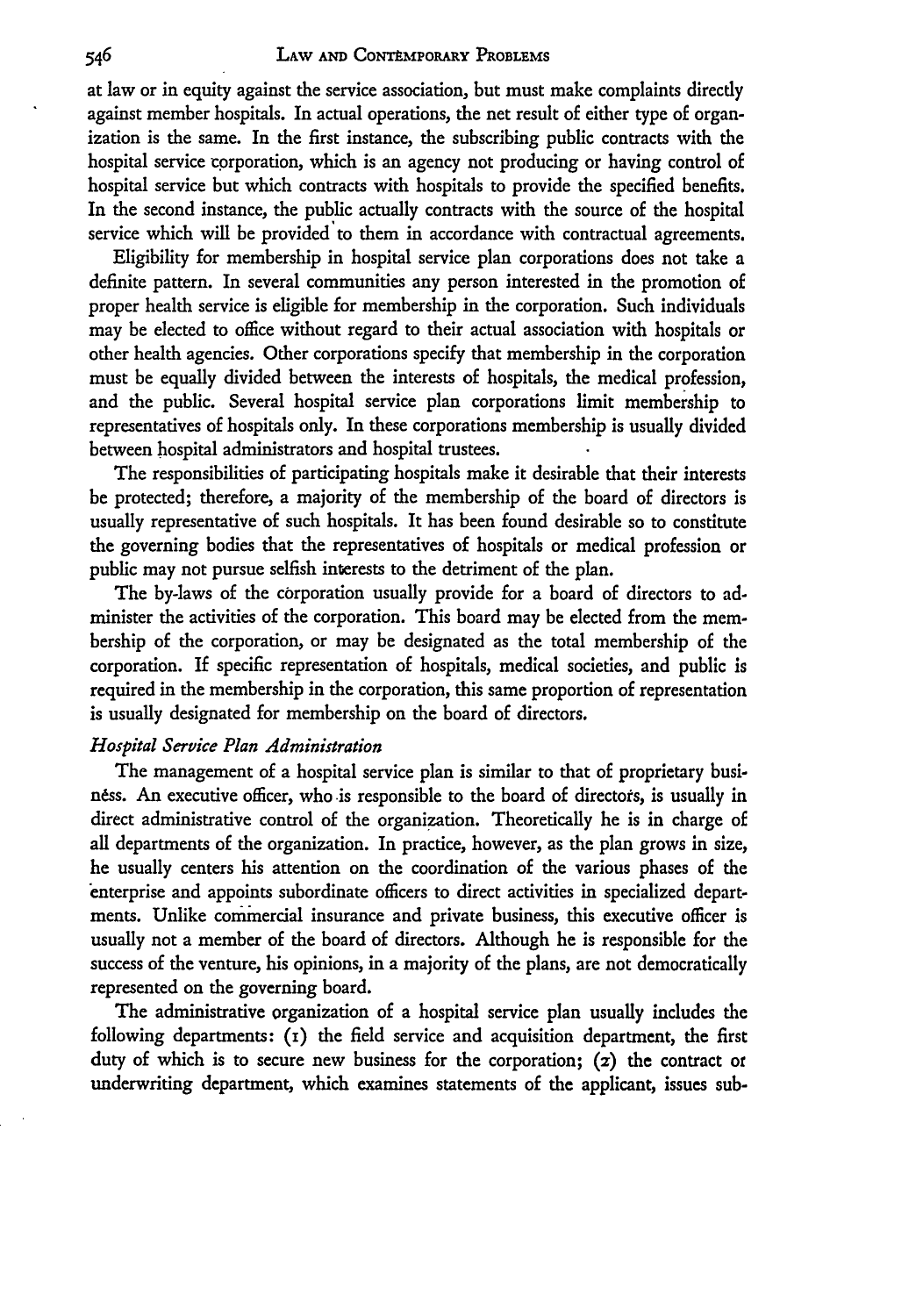scriber contracts and establishes office records on each new account; **(3)** the hospital department, which receives all notifications of hospital admissions from member hospitals and accepts or rejects liability for such care; (4) the comptroller's department, which handles the accounting and financial records of the corporation; **(5)** the cashiering department, which receives all income to the corporation and maintains a current record of receipts; (6) the actuarial and statistical department, which prepares experience tables for use in analyzing the results of the corporation activities; **(7)** the tabulating department (in large 'organizations), which mechanically produces information from existing records and prepares reports upon order from various department heads; (8) the educational and publicity department, which maintains a proper relationship between the corporation and the public, and 'effects the promotional program; (9) the purchasing and supply department; (io) the mailing department, and **(ii)** the personnel department, the functions of which are obvious, and which are usually instituted only in large organizations.

### *Hospital Contracts*

The hospitals which desire to participate in hospital service plans apply to become members and agree that, in consideration of the corporation's payment of a fixed amount of money per day for hospital services rendered to subscribers to the plan, they will render such services to subscribers and abide by the provisions of the subscriber's contract. The amounts of the *per diem* payments are subject at all times to the determination of the board of directors and the approval of the regulatory bodies in those states where regulation is specified by enabling legislation.

The hospital contract is usually a restatement of the subscriber contract, with the further provision that the contracting hospital shall be liable for the provision of hospital service regardless of the financial ability of the corporation to pay that hospital for services rendered. It has been established that some agency must be responsible for the fulfillment of the terms of the subscriber contract. Three ways of effecting such a guaranty are possible: an assessment feature in the subscriber contract; a surplus guaranty fund available for the purchase of hospital care; or a subscriber contract underwritten by a responsible agency.

Mutual and stock insurance companies use one or the other, or a combination of both, of the first two possibilities. Hospital service plans operate under legislation which does not require, and in some instances does not permit, the establishment of either of these two safeguards for subscribers. If hospital service plans occupy a unique position, it is because of their ability to offer a "service contract" by virtue of a financial guaranty by participating hospitals. This guaranty, therefore, must be assumed by the member hospitals through which the service specified in the subscriber contract is made available. Such a regulation is a public safeguard.

In certain plans, this financial responsibility extends not alone for the provision of hospital service to subscribers but also to the continued operation of the plan in paying current operating expenses. The following definition of hospital responsibility is a quotation from "The Standards for Non-Profit Hospital Service Plans" which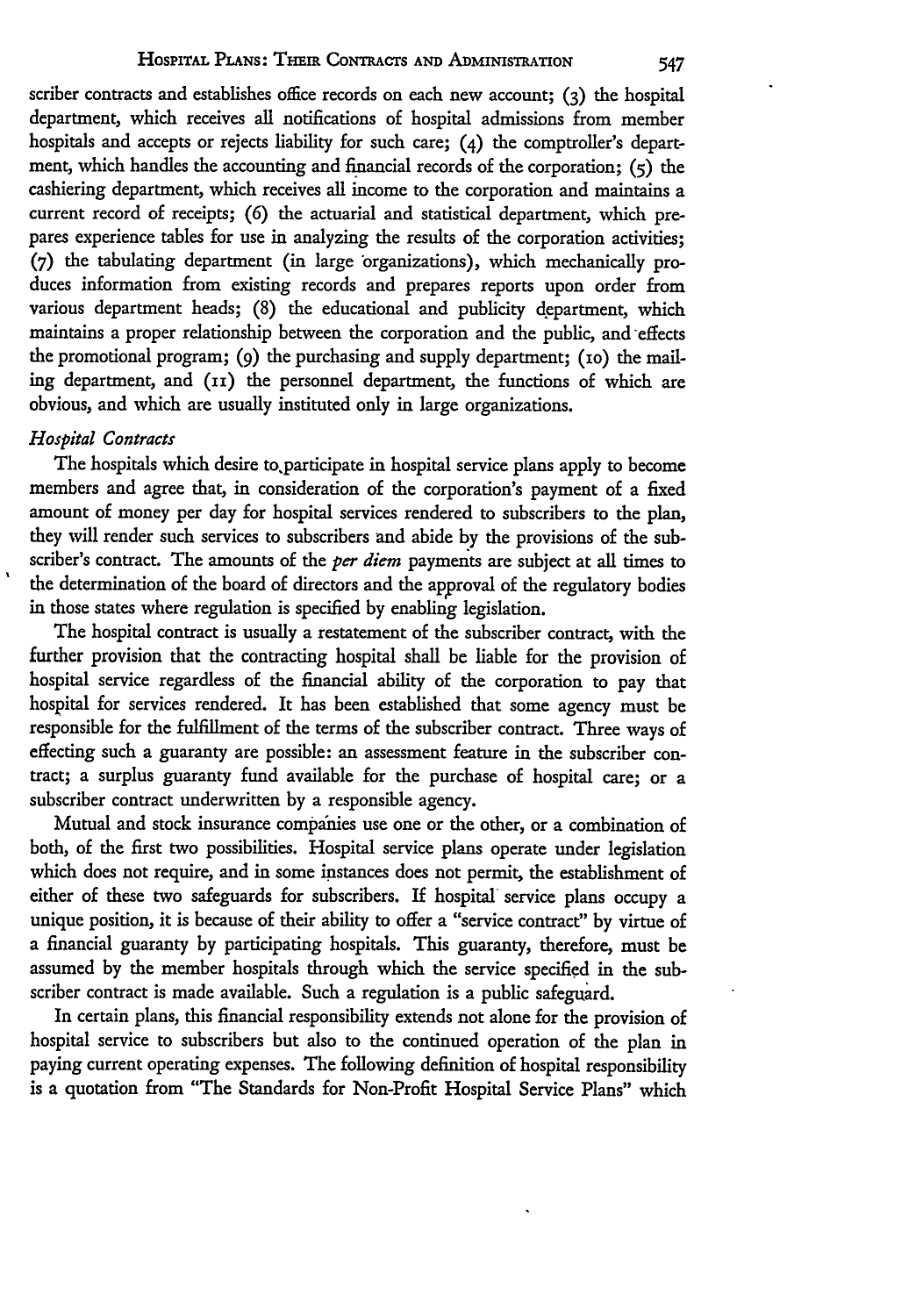have been established **by** the Commission on Hospital Service of the American Hospital Association.

"The hospital service benefits of a non-profit hospital service plan should be guaranteed by the member hospitals during the life of the subscriber's contract. The ultimate economic responsibility for service to subscribers enrolled within any given time should be assumed **by** the member hospitals through definite contractual agreement with the hospital service plan. **All** contracts involving the plan, the subscribers and the member hospitals should be equitable and consistent with respect to the rights and the obligations of each party."

The hospital contract is usually cancellable in a manner which provides the corporation an opportunity to terminate its obligation to subscribers. That is, if the subscriber contract is cancellable on a 3o-day notice, usually the hospital contract is cancellable on 6o days' notice. If the subscriber contract must continue in effect until the end of the contract year, the hospital contract is cancellable on **13** months' notice. During this period, however, the obligation of the hospital continues in effect for all contract holders only until the termination of the subscription years of the contracts in effect on the date of notification of cancellation **by** the hospital.

In case of liquidation of the assets of the corporation, either the corporation continues to provide hospital service to its membership without collecting further dues from and after the date set, for liquidation until all surplus accounts have been dissipated through the provision of hospital service or all surplus funds are divided *pro rata* among member hospitals in accordance with the amount of hospital service which has been provided during a specified period prior to the date of liquidation.

# *The Subscriber Contract and its Duration*

The agreement with the subscriber is a contract whereby the corporation agrees to provide certain hospital services the need for which may arise from some contingent event. Inasmuch as the contract is not issued upon the strength of a medical examination, but rather in accordance with a statement **by** the applicant to the effect that he or she knows of no need for immediate hospital care on the date of application, the corporation is not obligated to provide such hospital service resulting from a false warranty. The contract is valid only if there is present the specific element of risk which the corporation assumes.

The contract specifies a, provision of service and not a cash indemnity. It carries the name of the person or persons entitled to benefits in accordance with the terms and provisions enumerated and indicates the manner in which additional family members may be added to the contract, if they are covered **by** the plan. It defines the extent and duration of hospital service, the manner and amount of periodic subscription payments, conditions affecting the provision of hospital service, the manner in which the contract may be terminated, the effective date of membership, and other information affecting the relationship between the subscribers and the corporation.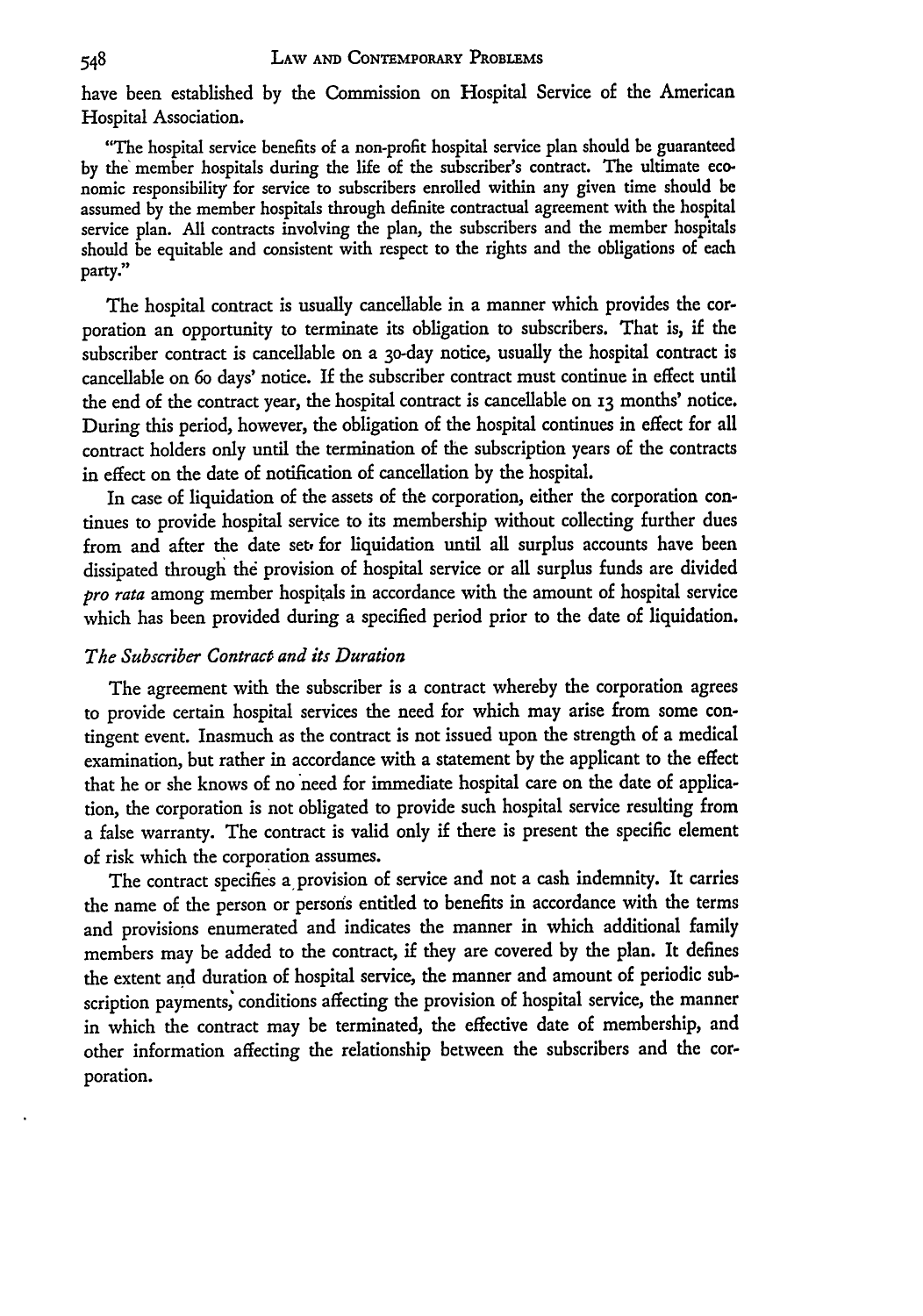The benefits included in the contract are described in the succeeding section. In no instance do they include the services of a subscriber's attending physician, surgeon, special nurses or their board. The free choice of physician and hospital remains with the subscriber. Hospital services are rendered by the corporation only upon compliance with rules and regulations of the hospital selected for service.

Most contracts provide that if at the time the subscriber applies for hospital service, the member hospital selected for use is unable to furnish the required service, the subscriber, with the consent of his physician, is free to utilize the services of another member hospital. Usually the liability of the corporation is satisfied by refunding the amount of all subscriber's prepayments on such date as it is established that all member hospitals, because of overcrowded conditions or for other reasons, are unable to accept subscribers for service. In some instances, the plan provides the subscriber with a cash *per diem* payment during the period he is unable to receive hospital care in a hospital.

Usually benefits are limited to the contract year, defined as a i2-month period from and after the effective date of the contract. The benefits of the plan are not assignable and are personal to the subscriber. The hospital service plan corporations, with one exception, are not subrogated to the rights of subscribers who may also recover from any person or persons other than the corporation or any member hospital for service rendered under the contract.

The amount and manner of payment of the annual charges may or may not be stated in the subscriber contract. These charges are usually subject to revision from time to time by the directors of the corporation. In the event of a change, the subscribers must be notified. This change usually does not affect the amount of the annual charges under existing agreements, until the end of the contract year. Prior to that time, the subscriber is required to sign a new application setting forth the amount of the new charges. If the subscriber fails to execute such an application, his contract, by contract provision, will automatically terminate at the end of his contract year.

All contracts issued by hospital service plans are cancellable, although the period of cancellation varies. Without exception, the contract may be cancelled on a monthly basis by the subscriber by reason of default in payment, by reason of request for cancellation, or by reason of subscriber's death. Some subscriber contracts provide for cancellation by the corporation on **30** days' "notice; others provide for cancellation only upon the termination of the subscription year. Usually the agreement may be reinstated by the subscriber after it has been cancelled if he meets specific regulations established by the corporation. In certain plans the subscribers who request reinstatement of their contracts must pay reinstatement fees plus unpaid subscription dues accumulated during the period of delinquency; and in others the subscriber's reapplication is subject to a waiting period before benefits are available.

The printed contract constitutes the entire agreement between the corporation and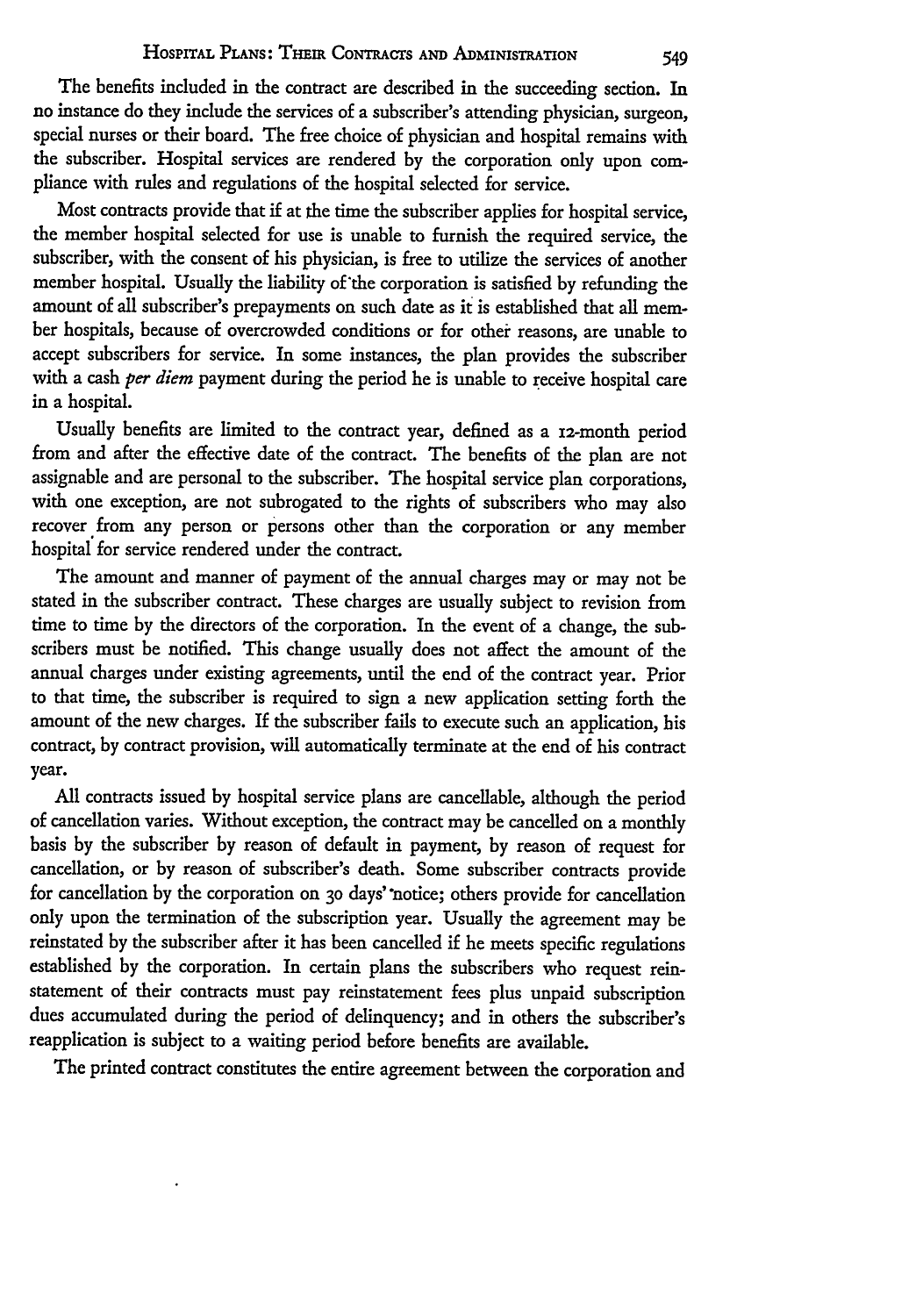the subscriber. No employee is authorized to change the terms of the contract or to make verbal exceptions to its contents.

# *Scope of Benefits to Contract Holders*

Hospital benefits are usually provided for all types of illness and injuries which are regularly treated in member hospitals. In some plans, benefits are available for all types of illnesses on and after the effective date of the contract. In others, waiting periods ranging from ten days to six months are effective for all elective hospitalization, with immediate benefits available only for accidental injuries and illnesses' which in the opinion of the medical adviser were unpredictable and in the nature of an emergency. With the exception of one plan, the plans exclude from benefits all conditions known to the subscriber to exist and to require hospital care on the date of application. Out-patient or ambulatory care, excepting for cases of accidental injury, is not generally provided.

Usually such conditions as pulmonary tuberculosis (after diagnosis), venereal diseases, quarantinable diseases, and mental disorders are not acceptable illnesses for which the subscriber may claim benefits under the hospital service plan. These conditions are either long-term illnesses or the general hospital is not equipped to render service for them. They have been excluded from benefits on this basis. Hospitalization for which the subscriber is entitled to workmen's compensation benefits, has without exception been excluded from the benefits of plans on the ground that this contingency is provided for by law.

The nature of the hospital care described in the subscriber's contract is not the same in all plans. Hospital policies vary in various locations, and the definition of hospital care conforms to common practice under local conditions. In all communities bed and board and routine nursing service are considered a part of hospital care and, therefore, hospital service plans without exception provide these benefits. Usually a maximum of **21** days of hospital care may be used by the subscriber during any one contract year in one or more hospital admissions for one or more illnesses. Several plans have provided for 3o days of service and several extend the period of hospitalization year by year as an inducement to the subscriber to continue his membership. The majority of the plans to date have provided semi-private accommodations to contract holders. The term "semi-private accommodations" usually refers to a two- or a four-bed room. However, in some plans this classification may include any multiple bed accommodations in which the patient is free to choose his own medical adviser. Although the type of accommodations provided is defined as semiprivate, the subscriber patient has the privilege of using either less or more expensive accommodations. If private room accommodations are elected, then, upon the approval of the patient's attending physician, the subscriber is entitled to a cash allowance which is applied toward the purchase of the more expensive room. In certain instances, a subscriber patient's economic status. may be such that without member-. ship in the plan, he would be considered medically indigent by the social service department of the hospital. In order that this patient may still have the privilege of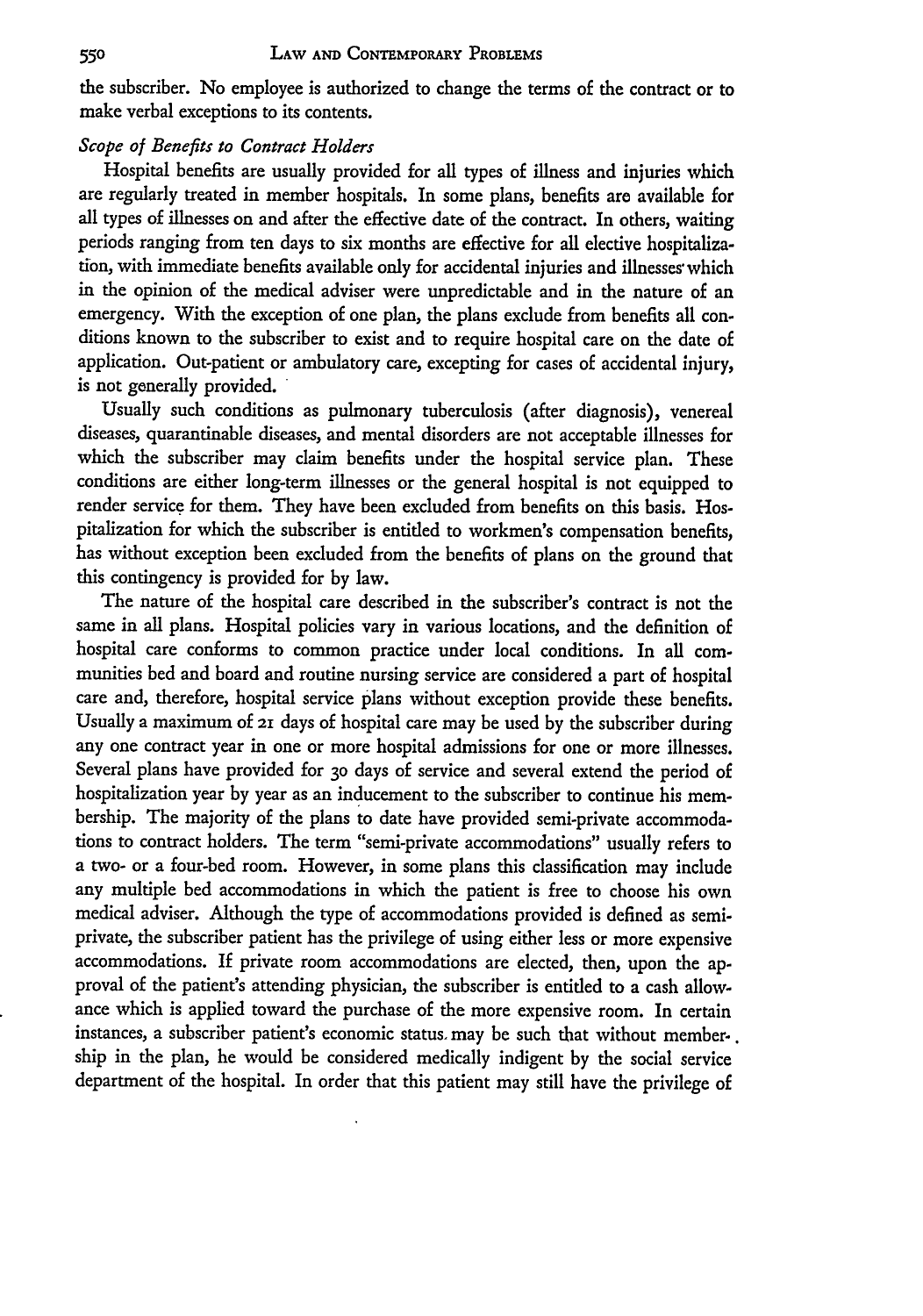free medical service, the member hospitals in these plans may upon his own request; provide him with ward accommodations and the privilege of using a house physician. If the subscribing patient uses ward accommodations in place of semiprivate service which is more expensive, he does not receive the credit of the cash difference between the cost of these two types of accommodations.

The special hospital services which are provided as benefits usually are the same regardless of what type of room accommodations the subscribing patient elects to use, although in one instance a straight cash credit is provided to that patient who elects to use private rather than semi-private accommodations, and in another instance certain limitations on amount of special service are placed on private room service for the subscriber patient.

Recently several communities have established ward service contracts which are sold at a lower cost than semi-private service contracts. However, the cost probably has not been reduced to a point where it will be attractive to the majority of the very low income workers. Hospital service plans have enrolled primarily the upper middle-income group. It is felt that if they wish to serve adequately the greatest need, they must extend their services to include people who are self-supporting but who are not in a position to provide either themselves or their families with what might be termed a "luxury" health service.

Usually the use of the operating room is specified as a contract benefit without regard to number of times its use becomes necessary. Likewise, in a majority of the plans anesthesia is provided if it is administered by a salaried employee of the hospital. The contract specifies the provision of ordinary dressings, drugs, and laboratory work. The indefiniteness of this description has led to considerable controversy and misunderstanding bn the part of the subscribing public. Recent tendencies are to provide all surgical dressings, plaster casts, splints, etc., to provide only drugs which are listed in the pharmacopoeia, and to define "laboratory service" by specifying certain definite procedures.

Plans which provide physiotherapy and X-ray service about equal in number those which do not. In one plan, X-ray service is provided to an amount not to exceed \$15.oo, and a **25%** discount is allowed on all X-ray service beyond that maximum charge.

The benefits usually do not include admission of patients to member hospitals for laboratory or X-ray examinations solely for diagnostic purposes. This limitation of service has been difficult to administer, inasmuch as there is no definite division between diagnostic and therapeutic service. Some plans have determined that a patient shall be eligible for benefits regardless of the type of service which he receives in the hospital, if he remains in a hospital bed for 24 hours or more. Other plans have excluded all procedures used in conjunction with diagnostic services, even though they also may be prescribed for therapeutic service.

Although hospital service plans usually provide hospital service rather than cash reimbursement, in certain instances the service element of the contract is limited.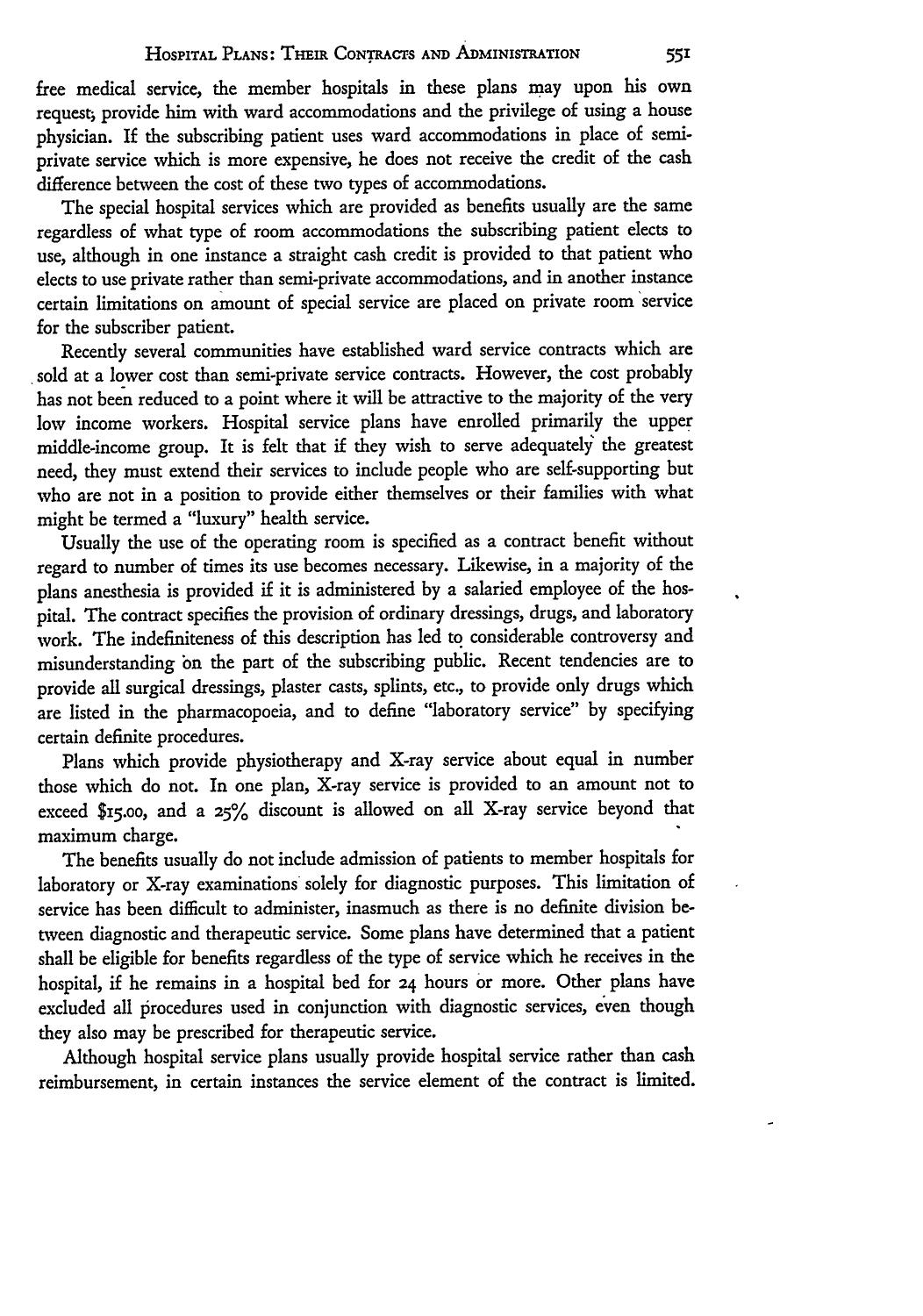# **552 LAw AND CONTEMPORARY PROBLEMS**

One plan indemnifies subscribing patients against specialized hospital services and actually reimburses him in cash for expenses incurred in these departments of the hospital. In other communities, indemnifications for incidental professional services are handled as bookkeeping entries on the ledgers of the hospital service plan; but no actual cash payments to patients, hospitals, or doctors are made from these entries.

A majority of plans provide obstetrical care after the subscriber has been a member of the plan for a period varying from nine months in some plans to one year in others. The use of the delivery room, if obstetrical care is covered, care of newborn children and attendant service is provided as for a regular hospital illness. Certain difficulties of interpretation of the contract have arisen in a number of plans concerning the "waiting period" because the statement of what was included in maternity service was indefinite. In the past, most plans have excluded from maternity service all conditions resulting from pregnancy during the period of pregnancy and, in certain instances, all conditions resulting from childbirth, whether it was a result of a previous or a current pregnancy. A number of plans have interpreted miscarriages, ectopic pregnancies, etc., as accidental occurrences and, therefore, serviceable under the terms of the hospital service plan.

It is the ambition of hospital- service plans to provide the patient with a receipted hospital bill when he leaves the institution. A contract providing such all-inclusive benefits would obviously be acceptable to the subscribing public and equally advantageous from the point of view of the hospital, the medical profession, and the plan.

### *Public Relations and Promotion*

The essence of success of hospital service plans is not salesmanship; rather, it is a program of sound public relations. Inasmuch as the means of obtaining publicity are manifold, the questions of policy and acceptability of the plan in the community are of prime importance. Assuming that the plan meets and serves a definite need in the community, the public relations program is one of education. Such a program is fundamentally one of interpreting the position of the voluntary hospital in the community. The public respects the hospital organization. Hospital activities can easily be dramatized. The public owns the hospital, the public supports the hospital, the public must accept the hospital service plan as an adjunct to the hospital.

When the community has recognized the plan as a hospital-sponsored project and when a substantial part of the community has enrolled in the plan, the public relations program is even more important. It continues to stimulate local pride in its success, to arouse confidence, to create public demand, to educate special groups, and is mindful of the opportunity of improved relations with the public, the medical profession, and the hospital personnel. The educational program is dignified, constructive' and purposeful. It reflects the character of its sponsors, the voluntary hospitals. At the same time, it carries no connotation of charity, but constantly reminds the public that, through this agency, they are themselves preparing for unpredictable hospital expense and that the means which they have chosen is self-sustaining. All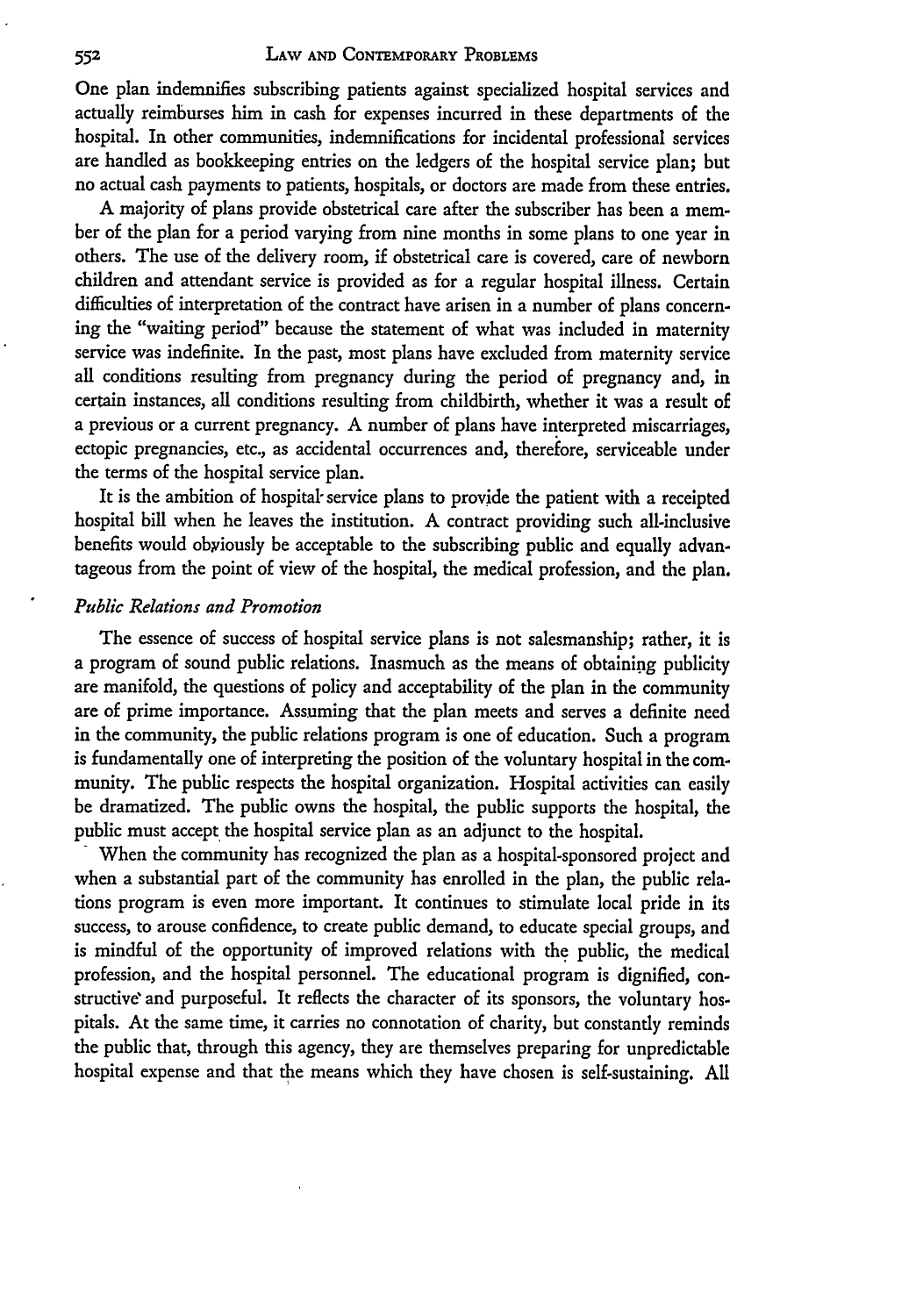agencies used in dignified promotional programs are enlisted in a public relations and educational program for hospital service plans.

### *Enrollment Practice*

Membership in hospital service plans is usually available to employed people through their places of business on a group basis. A group is usually considered for membership regardless of size, if it is constituted of individuals working under the direction of a common employer. Usually the subscription rates are paid in full by the subscribers to the plan. In rare instances the employer pays the entire charges and only occasionally are payments made on a contributory basis with the employer carrying a partial responsibility for payment. Some plans do not permit employer contributions. Groups are formed by voluntary action on the part of employees. It is not reasonable to expect voluntary action from 100% of any class of employees on any proposition; therefore, minimum percentages of participation have been established by individual plans. In some localities, this minimum has been determined as **250/** of the total number of employees in an organization. Recently one of the oldest and largest plans has set a minimum requirement of *75%* participation before a group may be formed. Those in the employ of a company are not divided according to class rule, such as economic status or term of employment.

The employer's cooperation is necessary to present the program to his employees and to facilitate subscription payments by establishing a salary deduction procedure for this purpose. Plan directors, after experimentation, have concluded that payment through salary deduction is the most satisfactory method both from the point of view of the subscriber and of the plan management. A procedure less satisfactory, but necessary for governmental groups, is one by which the subscribing group makes its payment to the association through an individual who acts as treasurer for the group. It has been found least satisfactory to permit individuals to make payments directly to the association.

Before a group can be enrolled, the theory and practice of the hospital service plan must be explained in detail to the employer. If the proposal meets with -his approval, a representative of the plan meets with the employees, preferably on company time, in a group meeting and explains the details of the service to them. The employees are given an opportunity to ask questions and to discuss the merits of the program. Literature describing the plan, and application blanks, are distributed. Employees are instructed to consider the proposition carefully and to return signed application blanks to a designated person on or before a closing date which has previously been established. During the interval between the first presentation of the plan and the closing date, additional literature, placards describing the plan and sometimes conferences with individuals are made available to describe the service more adequately to those who wish further clarification. On the closing date, the application cards are collected, tabulated, and either accepted or rejected, depending upon whether or not they meet the requirements for the organization of a group.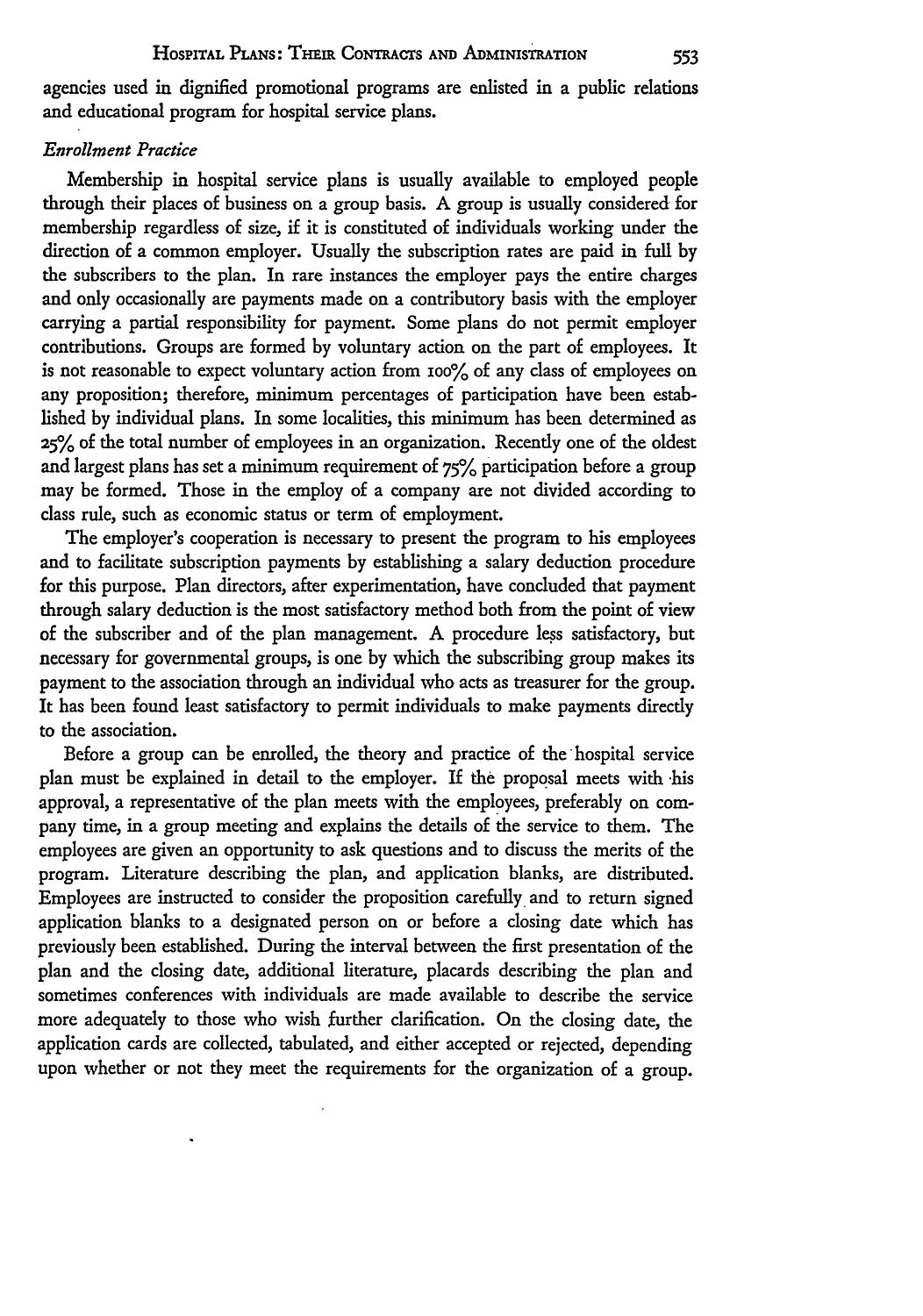Group enrollment is necessary because no medical examination is required before the applicant is accepted to participate. It is expected that a certain percentage of individuals in need of immediate hospital care. will enroll with the initial group. However, because of the group requirements, the strong support the weak. The size of the group does not seem particularly important in its relation to utilization of hospital service. Very small groups can be enrolled safely at slightly higher percentages of participation if the individuals are sold plan membership rather than permitted to buy it. A requirement for high percentage of participation eliminates self-selection against the hospital service plan because it minimizes the likelihood that employees, conscious of good health, will elect to withhold their membership to the material detriment of their fellow employees.

In a few instances, social groups have been permitted to organize for purposes of membership in a hospital service plan, and employee associations, labor unions, lodges, and church groups have been enrolled in several plans. They do not represent the same type of selection as the enrollment of employed people through places of business. Acceptance of this type of group is not general. They are enrolled subject to the judgment of individual plan directors. It has been determined that groups of individuals who have associated themselves solely for the purpose of meeting group requirements for membership in a hospital service plan do not represent a cross section of the population and ultimately use an excessive amount of hospital care.

Several plans have attempted to enroll individuals. In some such plans, these individuals have paid a slightly higher subscription rate than that charged to employed persons enrolled through groups in places of business. In other plans the individually-enrolled person has been required to complete a detailed health questionnaire. Generally speaking, non-profit hospital service plans have discontinued the enrollment of subscribers on an individual basis. No formula has yet been devised which will guarantee utilization of hospital service by this group at a rate which is not in excess of that experienced with the general public. If the plans are attempting to provide complete coverage of employed workers, at a price which they can afford to pay, it seems to require a mass scheme applied in a mass way.

# *Coverage for Family Members*

Hospital benefits provided to family members of subscribers have varied from those plans in which only the employed person is permitted to enroll with no opportunity to protect dependent family members to those plans in which family members are entitled to the same benefits as those which are specified for the employed subscriber.

A number of plans do not provide the same type of benefit for the family participants as they do for the employed individual. These plans have been classified as "partial coverage plans." Partial coverage is a relative term in that it refers to coverage which is not provided in the same proportion to dependents as it is to the applicant subscriber. It has been provided in one or the other of the following two ways: Either the patient is entitled to a straight percentage reduction on the total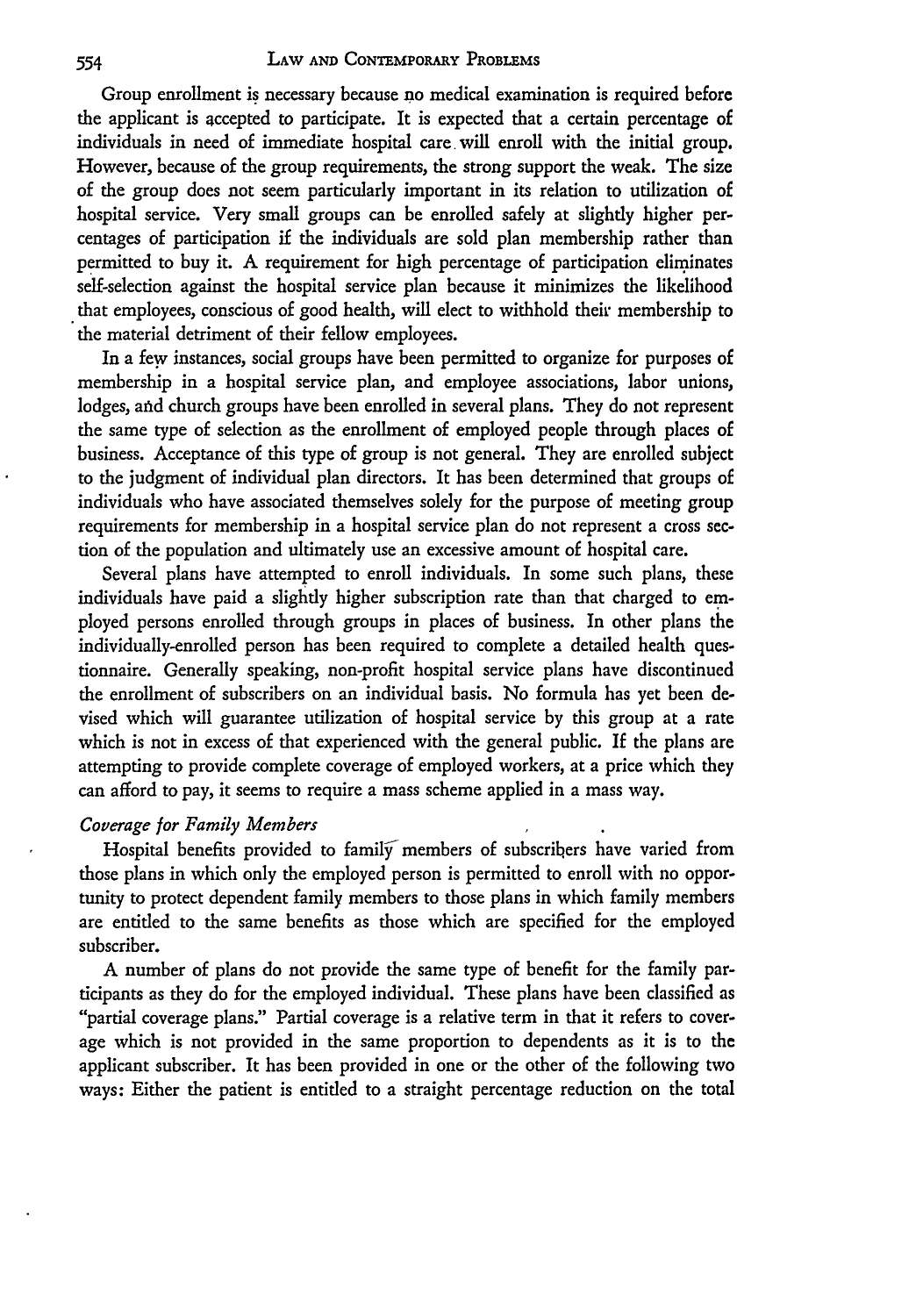cost of hospital benefits which are provided for the applicant subscriber or he is required to pay a flat *per diem* payment to the hospital during his stay for which he receives the same benefits as those specified for the subscriber.

There can be no question of the desirability of full family member coverage from the standpoint of the subscriber. The public is interested in protecting itself in **ful** against the contingency of hospital care. Two aspects of the problem which have been considered before determining which program to adopt are: (1) Is full family member coverage financially sound? **(2)** Is the average wage of the employed person in localities where full family member coverage is to be offered, high enough to finance the additional subscription payment which is necessary to maintain economic soundness?

Although it is generally, felt that a full coverage program tends toward frivolous use of hospital services, in general it can be said that a liberalization of subscriber contracts apparently improves the selection among subscribers so that a disadvantage on one hand is probably offset by an advantage on the other. The general experience in the larger urban areas has been that plans without full family coverage have not been as acceptable as those which did not limit benefits for family members. Plans which have been organized during the past two years have without exception included some type of coverage for family members, the tendency being to initiate the plan with full family protection.

# *Subscription Charges*

The subscription charges represent the source of income to the hospital service plan and must be adequate to pay for hospitalization of subscribers and administrative costs. Although it is generally assumed that the membership in a hospital service plan will represent a cross sectional average of the population, this is not always the case in a system where the membership is acquired on a voluntary basis. Therefore, the subscription rate is weighted to meet this variable.

The amount of hospital service used in any section of the country will not necessarily be the same as the national average. For this reason morbidity statistics compiled in the area contemplating the initiation of the hospital service plan have been the basis for the determination of the expected utilization of hospital service by the subscribing population. When the amount of hospitalization which the plan expects to provide to subscribers has been determined in terms of days, the cost of this service has been calculated on the basis of hospital costs in the communities to be served. To this figure is added the estimated cost of administering the plan and an amount to be set aside in a reserve account to be used at a later time in cases of emergency.

Obviously, the scope of benefits determine the cost of hospital service. Therefore, rates in various communities are influenced by this consideration.

It has been found that unemployed people use more hospital service than employed subscribers, that employed females use approximately **5o%** more hospital service than employed males, that unemployed females use about twice as much hos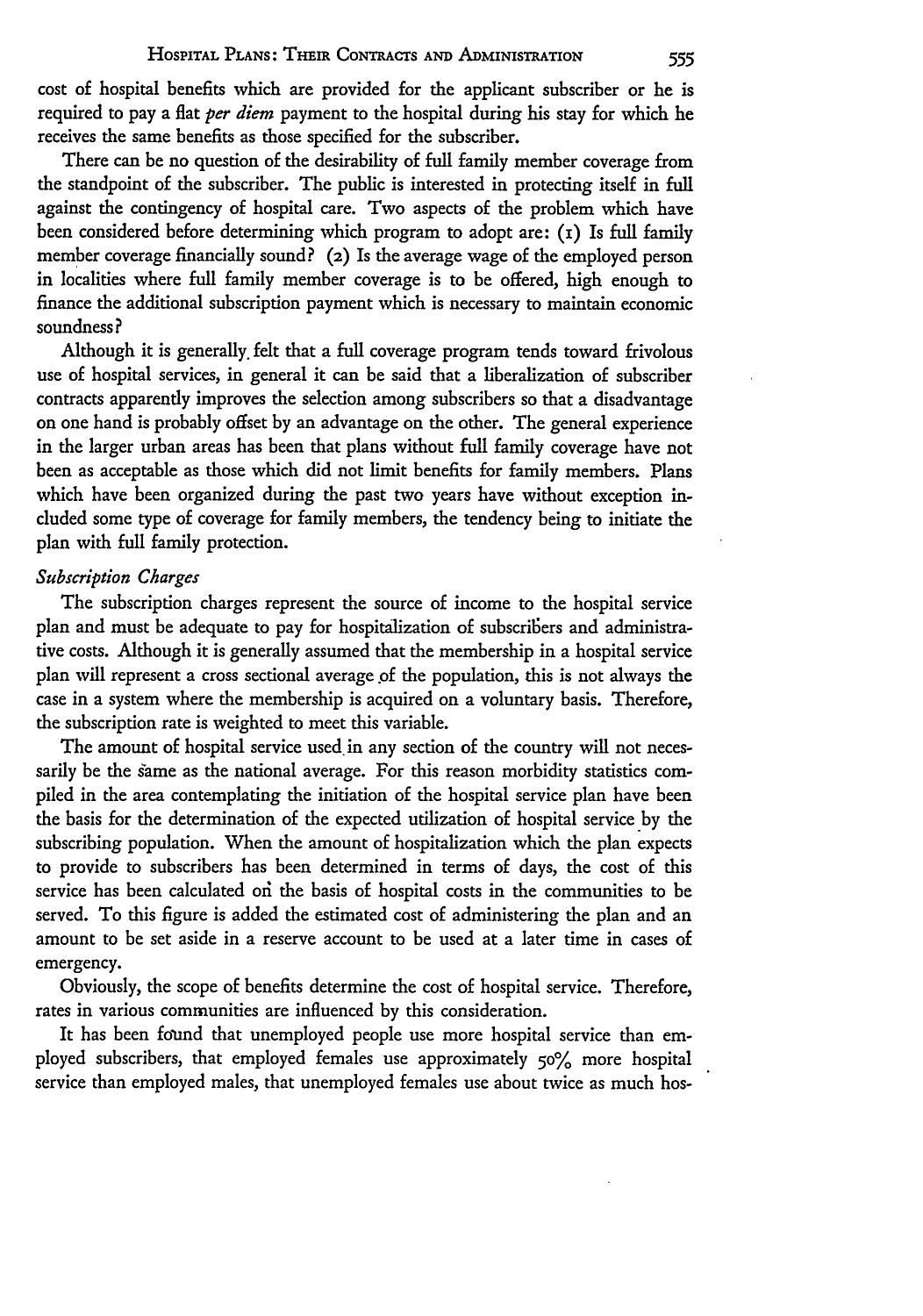pital care as employed males, and that dependent children use approximately twothirds the number of hospital days per year as employed males. Therefore, the selection of subscribers, more than any other single factor, affects the amount of hospital care which the plan expects to provide. If the plan enrolls subscribers only through their places of business, and accepts family members on a full coverage basis, it has been established that one day of hospital care per person, or three days of hospital care per family unit is a conservative estimate of utilization.

A hospital service plan expects to use no more than **20%** of its earned income for the administration of the plan and ultimately this cost should be reduced to the neighborhood of 10% as the plan progresses in age and size. It has been recommended that from five to ten percent of earned income is adequate for contingency reserves. If these percentages are applied to an expected average *per diem* hospital cost of \$6, annual premiums of \$7.5o for an employed person, **\$15** for a husband and wife contract, and \$22.50 for a family contract are adequate to meet anticipated liabilities.

In some communities, the rate for the applicant subscriber has been determined and each family member listed for coverage has been charged an additional amount equal to that paid by the' applicant subscriber. This arrangement has not proven particularly acceptable to the public and has led to adverse selection of riks which has militated against the plan. One of the first plans to initiate a hospital service program was set up on a two-rate basis, *ie.,* one rate for the single individual and another rate for the family group, regardless of whether that family included only husband and wife, or husband, wife and children. The family rate was established approximately midway between the theoretical charges which were calculated for husband and wife and family contracts.

The common practice has been to charge a proportionately high individual subscriber rate and a decreased family rate, because it is obviously more difficult for a person with a family to pay a higher rate for family protection than it is for a single individual to provide for his own protection. This arrangement seems the most satisfactory both from the standpoint of the public and the service plan. With a rate structure built on this basis, it is not necessarily true that all contracts in all classificaions are self-sustaining. The large family group is expected to use more hospital care than the small family unit, and ultimately to produce a deficit account for this classification. Conversely, the small family units develop a surplus account. Inasmuch as a head of a large family is less able to provide adequate hospitalization for his family members and because the object of hospital service plans is to provide the general public with more adequate hospital care, the establishment of a single rate for family members probably serves the more useful social purpose.

### *Special Problems*

*Reciprocity of Benefits:* Several plans have developed reciprocal arrangements whereby a subscriber to one plan may use a member hospital in another plan and receive the.full benefits of his "service" contract. However, subscribers to most plans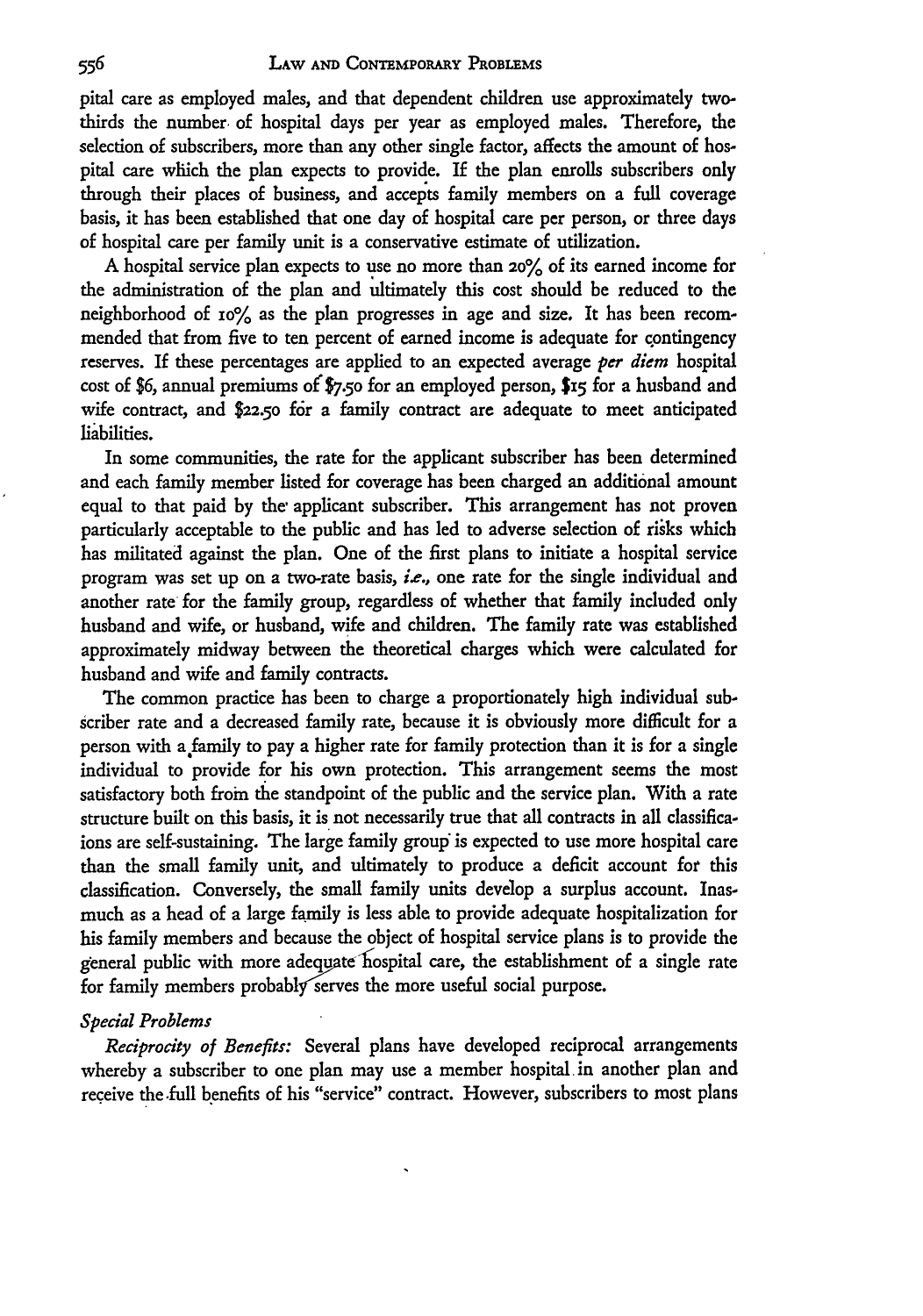who find it necessary to use non-member hospitals in cases of accident or emergency are provided cash *per diem* allowances. Often this fixed amount does not adequately meet the costs of the emergency hospitalization. Although complete and general reciprocity of benefits is desirable, probably it will be some time before such an agreement will be in active operation since each plan is **slightly** different in character and benefits. */*

*Preferential Rates:* **Up** to the present time, hospital service plans have based their rate structures upon the anticipated utilization of hospital service for the community as a whole. From time to time certain large employee organizations representing "selected risk" groups have suggested participation in plans on a cost-plus basis. The plans have felt that if their project is one community-wide in nature, no special consideration could be given to .units making up the community. As **a** result several large organizations have declined to participate in the community program and have established hospital benefits as a part of an employees' benefit society or as a special project administered in conjunction with credit unions.

*Definition of Hospital Service:* Certain- groups within the medical profession have objected to the provision of medical services incident to hospitalization which are provided to hospitalized bed patients **by** hospital employees. These include such services as physiotherapy, X-ray, laboratory procedures and anesthesia which in most hospitals are charged to the patient as a part of his regular hospital bill.

It has not been the intention nor the performance of plan directors to practice medicine or to administer hospitals. **They** have devised a means **by** which the burden of hospital expense can be lifted from the individual, and it is their desire to include as benefits all items of hospital expense which, prior to the organization of the plan, were recognized as a part of hospital service and charged as such to hospitalized patients. If it is not objectionable for the hospital to **bill** the patient directly for such service, it is not logical to object to the means employed **by** the patient in making his remittance.

The ultimate decision as to what constitutes hospital and medical service usually rests with the definitions of such which are found in the medical practice acts of the various states.

### *Growth and Expansion*

The membership in approved hospital service plans has progressed rapidly. The enrollment on January **i, 1933,** was **200,000;** on January **I, 1938,** i,5ooooo; on July **i, 1939,** 4,ooo,ooo; and enrollment on January **i, 1940,** will probably exceed **5,000,000** 'participants. Through their growth, the plans have demonstrated the demand for security against the unpredictable expense of health service.

Hospital service plans provide for the contingency of only one form of health service. The purchase **of** medical service on a similar basis would be desirable and undoubtedly acceptdble to the public. **A** joint hospital and medical program, through the agency of voluntary prepayment plans, could more adequately serve the health needs of the people.